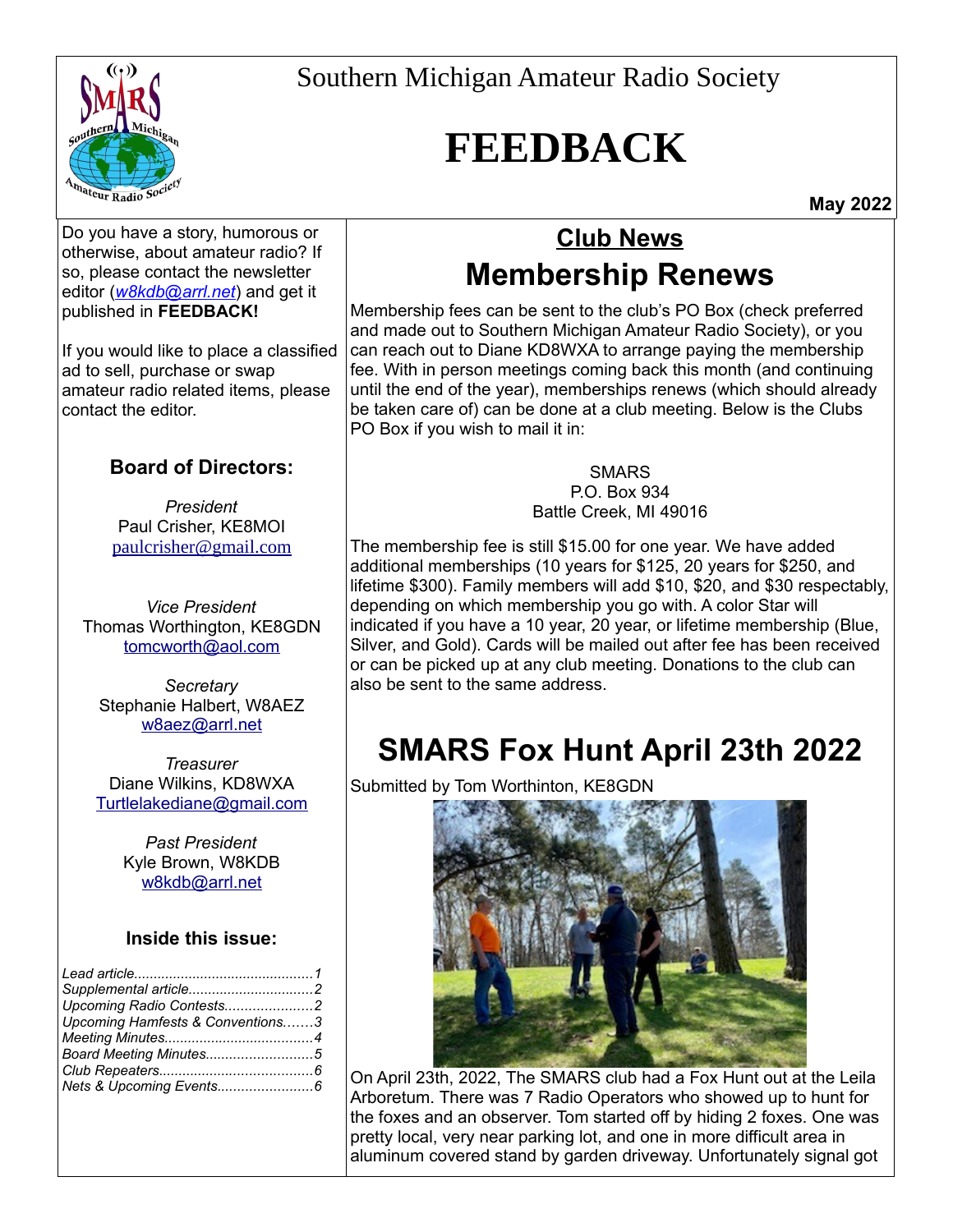#### **Upcoming Radio Contests**

Looking for a little action on the airwaves? You might want to check out these upcoming contests!

#### **International Digital Contest**

Bands: 160, 80, 40, 20, 15, 10, and 6 **Meters** Mode: Digital (excluding RTTY) Date: 06/4 – 06/5 URL: [www.arrl.org/arrl-digital-contest](http://www.arrl.org/arrl-digital-contest)

**June VHF** Bands: Above 50 MHz Mode: Phone/SSB, Digital, CW Date: 06/11 – 06/13

URL: [www.arrl.org/june-vhf](http://www.arrl.org/june-vhf)

#### **Kids Day**

Bands: 80, 40, 20, 17, 15, 12, and 10 **Meters** Mode: Phone/SSB, Digital, CW Date: 06/18 URL: [www.arrl.org/kids-day](http://www.arrl.org/kids-day)

#### **Field Day**

Bands: 160, 80, 40, 20, 15, and 10 Meters, 50 MHz and above Mode: Phone/SSB, Digital, CW Date: 06/25 – 06/26 URL: [www.arrl.org/field-day](http://www.arrl.org/field-day)

*\*A more thorough listing of upcoming Contests can be found on the ARRL's web page* **[ContestCalendar](http://www.arrl.org/contest-calendar)***,*  **<http://www.arrl.org/contest-calendar>**

worse as more and more cars pulled in, also found signal was reflecting off long chain link fence...oops.. Paul hid one fox in a tree, north of Museum, and was fun to find. John hid one fox near east side of Museum parking lot, which was also fun to find.



All hunters did great! Tom ranked dead last, could find the one he hid, couldn't get radio signal to lead him to the other more difficult hidden fox as discribed above. He was last to find two other hidden foxes..ugh. This guy needs more practice – Skills have rusted!! Overall, all seemed to have fun and I can't wait to do this again!

### **Classifieds**

George (W8UVZ) has the following available. If interested, please reach out to him at w8uvz@yahoo.com:

- 5 element 6 meter beam by MSquared Inc. \$100-- This is a very high quality antenna with balun and mast to boom mount.
- 2 meter Ringo Ranger, 6 meter Ringo, 10 meter Ringo, all Cushcraft.
- 2 each 2 meter 3 element beams, with mast or tower mount at back of boom.
- 6 sections Rohn 25G tower with a rotator plate, guy wire with turn buckles, etc. Some surface rust. \$200 for all.

### **Other News**

### **FCC Has Resolved Technical Issues and Resumes Processing Amateur Radio License Applications**

Updated 5/9/2022

The ARRL Volunteer Examiner Coordinator (VEC) reports that the FCC Universal Licensing System (ULS) electronic batch filing (EBF) system is back online and functioning normally. A message sent by the FCC ULS EBF Team to VECs explains that the technical issues with ULS EBF filing are resolved, and that VECs may resume submitting files containing amateur radio license applications. ARRL VEC has submitted most of the backlog of its files for applications processed on,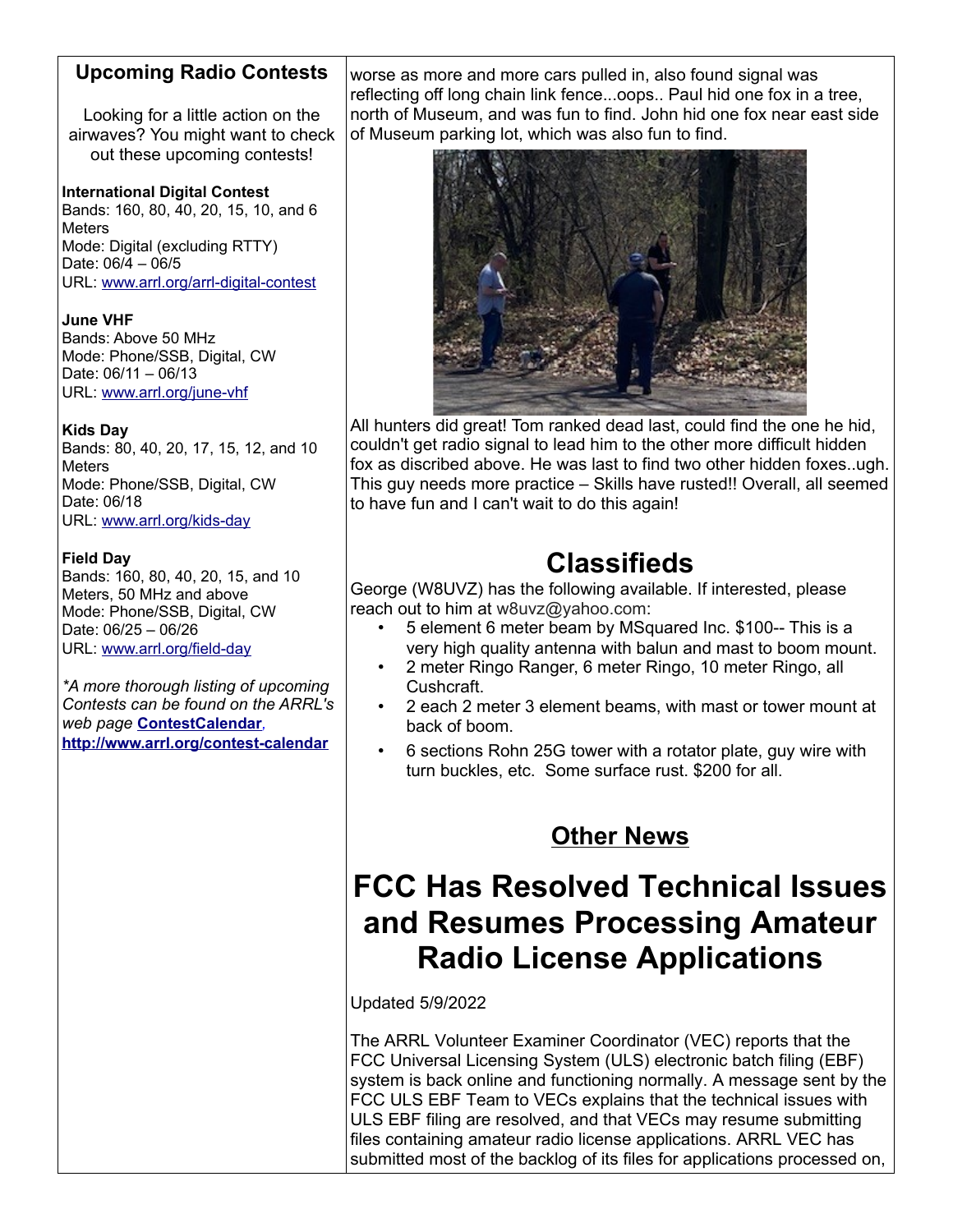#### **Upcoming Hamfests & Conventions**

#### **05/20/2022 – 5/22/2022**

Dayton Hamvention Location: Xenia, OH Type: Hamfest Sponsor: Dayton Amateur Radio Association URL: [https://hamvention.org](https://hamvention.org/)

#### **06/04/2022**

FCARC Summer Hamfest Location: Wauseon, OH Type: ARRL Hamfest Sponsor: Fulton County Amateur Radio Club URL: <https://k8bxq.org/hamfest>

#### **06/04/2022**

IRA Hudsonville Hamfest Location: Hudsonville, MI Type: ARRL Hamfest Sponsor: Independent Repeater Association URL: [http://www.w8ira.org](http://www.w8ira.org/)

#### **06/05/2022**

Annual Chelsea Amateur Radio Club Swap Meet Location: Chelsea, MI Type: ARRL Hamfest Sponsor: Chelsea Amateur Radio Club URL: [http://wd8iel.com](http://wd8iel.com/)

#### **06/11/2022**

St Joseph County Michigan Amateur Radio Club Ham Fest Location: Centerville, MI Type: ARRL Hamfest Sponsor: St Joseph County Michigan Amateur Radio Club

#### **06/18/2022**

Midland Amateur Radio Club Hamfest Location: Midland, MI Type: ARRL Hamfest Sponsor: Midland Amateur Radio Club URL: [http://www.w8kea.org](http://www.w8kea.org/)

or after, April 27, and expects to have all of the backlog submitted by the end of the day (May 9).

Article courtesy of [http://www.arrl.org/news/fcc-has-resolved-technical](http://www.arrl.org/news/fcc-has-resolved-technical-issues-and-resumes-processing-amateur-radio-license-applications)[issues-and-resumes-processing-amateur-radio-license-applications](http://www.arrl.org/news/fcc-has-resolved-technical-issues-and-resumes-processing-amateur-radio-license-applications)

### **ARRL RF Safety Committee Members To Be Honored By The Radio Society of Great Britain**

Chairman of the ARRL RF Safety Committee (RFSC) Gregory D. Lapin, N9GL, Ph.D, P.E., will receive an award at the 2022 Dayton Hamvention® from the Radio Society of Great Britain (RSGB). He will receive the Founders' Trophy, recognizing his outstanding service to the society. He will also be accepting awards for committee members Kai Siwiak, KE4PT; Ric Tell, K5UJU, and Matt Butcher, KC3WD.

Along with members of the RSGB, the ARRL RFSC members formed an EMF Oversight Group, which has been meeting since August 2020 to help develop tools and procedures for complying with the new RF Exposure regulations for amateur radio operators in Great Britain. The new rules in the UK are similar to those already in effect in the United States. The new rules will be phased in over a 2-year period and are currently in effect for high band frequencies only.

RSGB members of the EMF Oversight Group are John Rogers, M0JAV (RSGB Director); Peter Zollman, G4DSE, and Ian White, GM3SEK, who received their awards at the society's annual general meeting on April 23, 2022, during an online ceremony.

To learn more about the Radio Society of Great Britain visit rsgb.org.

Article courtesy of [http://www.arrl.org/news/arrl-rf-safety-committee-members-to-be](http://www.arrl.org/news/arrl-rf-safety-committee-members-to-be-honored-by-the-radio-society-of-great-britain)[honored-by-the-radio-society-of-great-britain](http://www.arrl.org/news/arrl-rf-safety-committee-members-to-be-honored-by-the-radio-society-of-great-britain)

**Meeting Minutes 04/21/2022** The Calhoun County Emergency Manager and his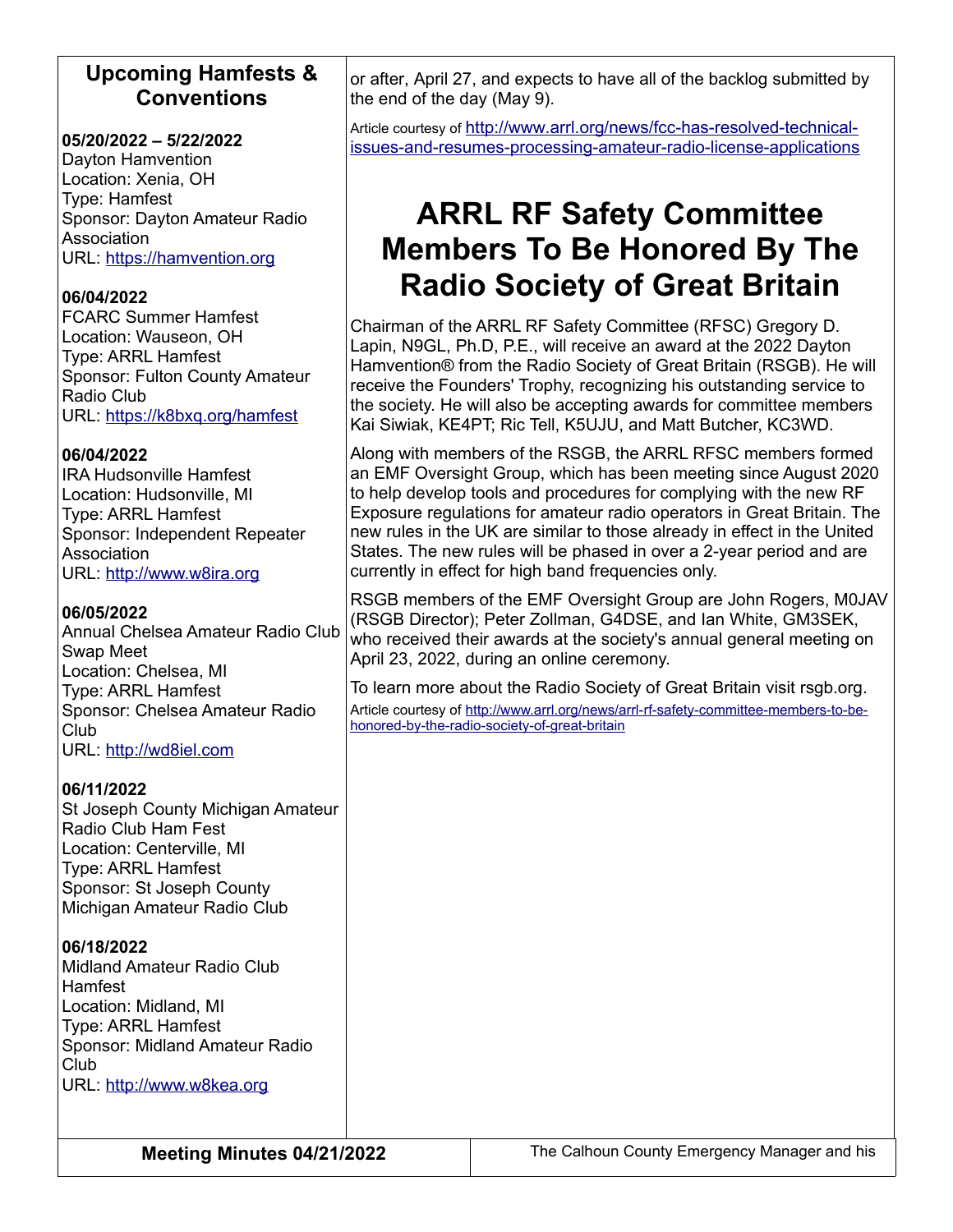Meeting was called to order at 7:08 PM.

**Board members present:** Paul KE8MOI, Diane KD8WXA, Tom W. KE8GDN, Stephanie W8AEZ.

**Members present:** KE8MWQ, AB8W, KB9IAR, W8IDR, N8RCF, W8JMZ, W8KDB, KE8CBG, KD8RHB, KE8TOB, W8RVT, N8LN, KE8TDL, KE8TPQ, W8RDX, N5MKY.

**Secretary's report:** Motion made to accept report as printed in Feedback. The motion was seconded and accepted.

**Treasurer's report:** Treasurer's report was distributed at the meeting. W8RVT asked two items on the report. Diane reported \$489 was deposited on March 19th. A motion was made to accept the report. The motion was seconded and accepted.

#### **COMMITTEE REPORTS:**

- Hamfest Mostly positive feedback from vendors. Two complaints he heard were regarding the confusion about what door vendors should use to enter to unload their wares and wheelchair/scooter accessibility to the vendor floor. Paul discussed handicapped accessibility issues (e.g. the curtain near the elevator) with the Wings Event manager. He was pleased with how many people turned up to assist with setup, teardown, ticket sales, and crowd control, and extended kudos to everyone for their efforts in making the hamfest a success. Smokey N5MKY believed that crowds started to thin out after 10 AM. He suggested drawing for a big prize be done out sooner as it could keep attendees longer **OLD BUSINESS:** at the event. Bill stated it was first hamfest he'd been to. He felt a little frustrated because he was looking to buy equipment, but didn't know what specifically he should look for. His suggestion was to have an "information booth" with an on-site expert to provide assistance with equipment purchases.
- Skywarn Per Bret KD8RHB, there was a meeting and presentation on WinLink this past Tuesday. Despite testing the equipment the night before on Bret's monitors at home, an issue arose. WinLink apparently glitches when you switch from a 2-monitor system to a 1-monitor system. A fix has been found for the issue. Plans are in the works for another WinLink presentation later along with a **"**hot dog burn." On a coming Friday, SEC Max Schneider will send a WinLink email to the district coordinators. On Sunday, Bret will receive the final message and transmit it to the state EOC. The April Siren Test had one reported warning siren failure: Urbandale School. Jim W8JMZ stated that there has been a fair amount of atmospheric and space-related weather, including blackouts ranging from South America to Florida. There will be a Ham-in-a-Day on May 7th. Eight persons are currently signed up. Bret will post HIAD information out to the 5th District.

wife are signed up for the HIAD session. Several community and volunteer events are coming up, including the World's Longest Breakfast Table (June 11th), Field of Flight, Get Your Colon Rollin', and the Calhoun County Fair. Jim Zoss – General thunderstorms coming, no severe weather expected. CERT meetings have been changed to the second Wednesday of the month (May 11th) at 6:30 pm at the police department. Next CERT class will be in the fall. Bret said anyone who is interested in CERT is welcome to come to the CERT training meeting.

- Field Day Smokey talked to Tony at Ft. Custer today. Tony said the application looks good, no problems with mowing the entire area. (To eliminate tick-bite issues). Don W8RVT has offered to take the 3 Kenwood radios out of the trailers, repair them, tune them, and return them to the trailers. (Thank you). Paul mentioned that Kalamazoo is interested in partnering with SMARS for a future Field Day. A suggestion was to extend an invitation to the Kalamazoo Club to drop by our Field Day at Ft. Custer.
- VE Session Next week, April 28th. Per Kyle W8KDB, one possible attendee at this time. Smokey reported two persons at the Skywarn meeting this past Tuesday expressed an interest in coming in the VE Session.
- Repeaters Don hasn't been up to the repeater site recently. No apparent issues. John W8JRD reported there are a couple of people on the BLB who have had antenna issues.

- Tom KE8GDN The trailers still need to be sorted out before Field Day. He's pulled them out onto the side yard to allow access. There is a tentative plan to do this on a Saturday, possibly May 21st, around 10:00 AM.
- Tom wants to kick off the SMARS foxhunts this year. The first one will be this Saturday, Leila Arboretum, from 10 AM-2 PM. Participants will meet in the parking lot of the Kingman Museum. New and experienced hams are welcome to join in on the fun – the just need to bring a handheld radio.

#### **NEW BUSINESS:**

- Smokey N5MKY mentioned he'd seen a virtual "Ham boot camp" advertised online and in QST.. The boot camp is for HAM beginners thru extra class, will be offered via Zoom, and runs 6 hours. The first session will be this Saturday 10:00 AM. Participants must sign up ahead of time.
- Terry N8LN received a message from a YL via DStar. She passed all three exams (at the tender age of 70)! She relayed her appreciation for all of the elmers that have helped her along the way.
- Paul KE8MOI mentioned he would not be at the May SMARS meeting as he was invited to the Kalamazoo club's meeting (KARC and SMART) that same evening. He stated the importance of HAM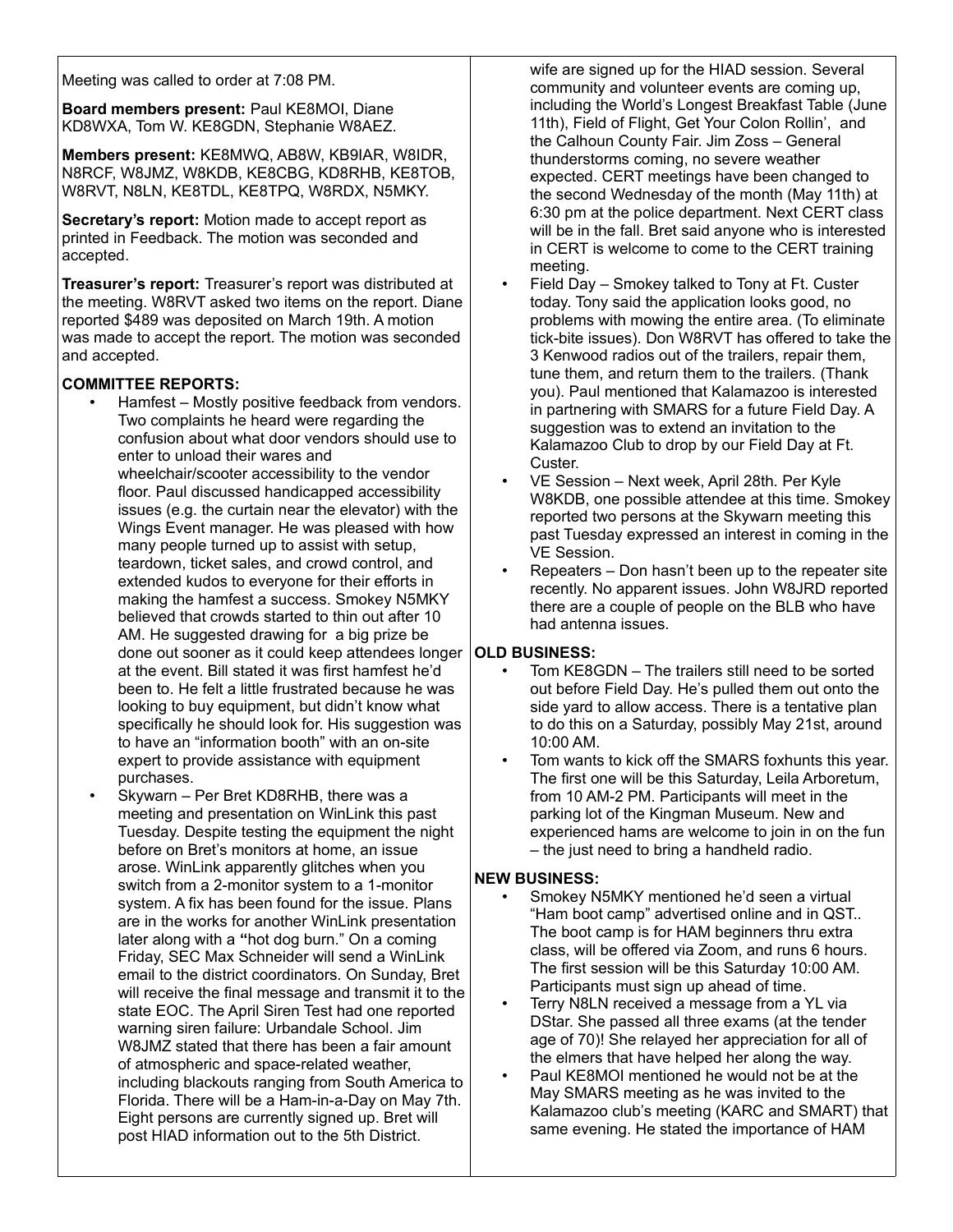| clubs supporting one another to grow interest and<br>$\bullet$<br>club membership.<br>Paul was at W8JMZ's house recently and had an<br>$\bullet$<br>idea – he'd like all HAMs to bring in their top 2-5<br>favorite QSL cards to the May SMARS meeting for<br>a "QSL show and tell." He envisioned this also as<br>an opportunity for HAMs to share how they<br>developed their QSL card designs. (Paul's first QSL<br>card was one from Australia - it has a koala on it!)<br>Thank you to Diane KD8WXA, Melanie KE8TPQ, John<br>W8JRD, and Stephanie W8AEZ - for the cookies, salad,<br>and coffee for tonight's meeting. Yum!<br>The motion to adjourn was made by John W8JRD. The<br>motion was seconded and the meeting adjourned at 8:18<br>PM.                                                                                                                                                                                                                                                                                                                                                                                                                                                                                                                                                                                                                                                                     | Club Repeaters - The board agreed to resume<br>$\bullet$<br>paying N8LN quarterly effective April 2022 for the<br>internet connection to the repeater. He has been<br>paying \$58.95/month to help out the Club when<br>COVD put a temporary halt to hamfests.<br>The meeting concluded at 7:20 PM.<br>Respectfully Submitted,<br>Stephanie Halbert W8AEZ<br><b>SMARS Secretary</b> |
|---------------------------------------------------------------------------------------------------------------------------------------------------------------------------------------------------------------------------------------------------------------------------------------------------------------------------------------------------------------------------------------------------------------------------------------------------------------------------------------------------------------------------------------------------------------------------------------------------------------------------------------------------------------------------------------------------------------------------------------------------------------------------------------------------------------------------------------------------------------------------------------------------------------------------------------------------------------------------------------------------------------------------------------------------------------------------------------------------------------------------------------------------------------------------------------------------------------------------------------------------------------------------------------------------------------------------------------------------------------------------------------------------------------------------|-------------------------------------------------------------------------------------------------------------------------------------------------------------------------------------------------------------------------------------------------------------------------------------------------------------------------------------------------------------------------------------|
| Respectfully Submitted,<br>Stephanie Halbert W8AEZ<br><b>SMARS Secretary</b>                                                                                                                                                                                                                                                                                                                                                                                                                                                                                                                                                                                                                                                                                                                                                                                                                                                                                                                                                                                                                                                                                                                                                                                                                                                                                                                                              |                                                                                                                                                                                                                                                                                                                                                                                     |
| <b>Board Meeting Minutes 05/06/2022</b>                                                                                                                                                                                                                                                                                                                                                                                                                                                                                                                                                                                                                                                                                                                                                                                                                                                                                                                                                                                                                                                                                                                                                                                                                                                                                                                                                                                   |                                                                                                                                                                                                                                                                                                                                                                                     |
| The meeting was called to order 6:32 PM.                                                                                                                                                                                                                                                                                                                                                                                                                                                                                                                                                                                                                                                                                                                                                                                                                                                                                                                                                                                                                                                                                                                                                                                                                                                                                                                                                                                  |                                                                                                                                                                                                                                                                                                                                                                                     |
| Officers present: Paul KE8MOI, Tom W. KE8GDN, Kyle<br>W8KDB, Stephanie W8AEZ.                                                                                                                                                                                                                                                                                                                                                                                                                                                                                                                                                                                                                                                                                                                                                                                                                                                                                                                                                                                                                                                                                                                                                                                                                                                                                                                                             |                                                                                                                                                                                                                                                                                                                                                                                     |
| KE8MOI reminded the Board that he would not be at the<br>next Club meeting due to a schedule conflict with another<br>meeting he has in Kalamazoo that same night. He will<br>leave the key with KE8GDN or W8KDB to open the church<br>for the SMARS Club Meeting.                                                                                                                                                                                                                                                                                                                                                                                                                                                                                                                                                                                                                                                                                                                                                                                                                                                                                                                                                                                                                                                                                                                                                        |                                                                                                                                                                                                                                                                                                                                                                                     |
| <b>TOPICS OF DISCUSSION:</b><br>Foxhunt – The foxhunt at Leila Arboretum was well<br>attended and the weather was gorgeous. KE8GDN<br>would like to plan another involving greater tracking<br>over a greater distance and accommodate tracking<br>from those who have mobility limitations.<br>Club Trailers - KE8GDN has sprayed down the<br>trailers and applied some FlexSeal. The VHF/UHF<br>trailer still has a leak around the drip edge in the<br>door area.<br>Field Day 2022 - Two radios (Kenwoods) from the<br>trailers have been delivered to Don W8RVT for<br>servicing before Field Day. The third Kenwood will<br>need to be taken to Don as well. N5MKY would like<br>to activate Parks on the Air while the club is<br>operating at Ft. Custer for Field Day.<br>Club Presentations - All attendees at the May 19th<br>$\bullet$<br>SMARS Club meeting are invited to bring in QSL<br>cards they've received for "show and tell" following<br>the business portion of the meeting. KE8GDN will<br>distribute a supply list for building a foxhunt<br>antenna also at that meeting. The antenna-build<br>session will be held at the June club meeting.<br>VE Report - W8KDB reported that the VEC<br>$\bullet$<br>processing of licenses was still on hold.<br>Dayton Hamvention 2022 - The Dayton<br>$\bullet$<br>Hamvention will be held in Xenia on May 20, 21,<br>and 22nd. KE8MOI plans to attend. |                                                                                                                                                                                                                                                                                                                                                                                     |